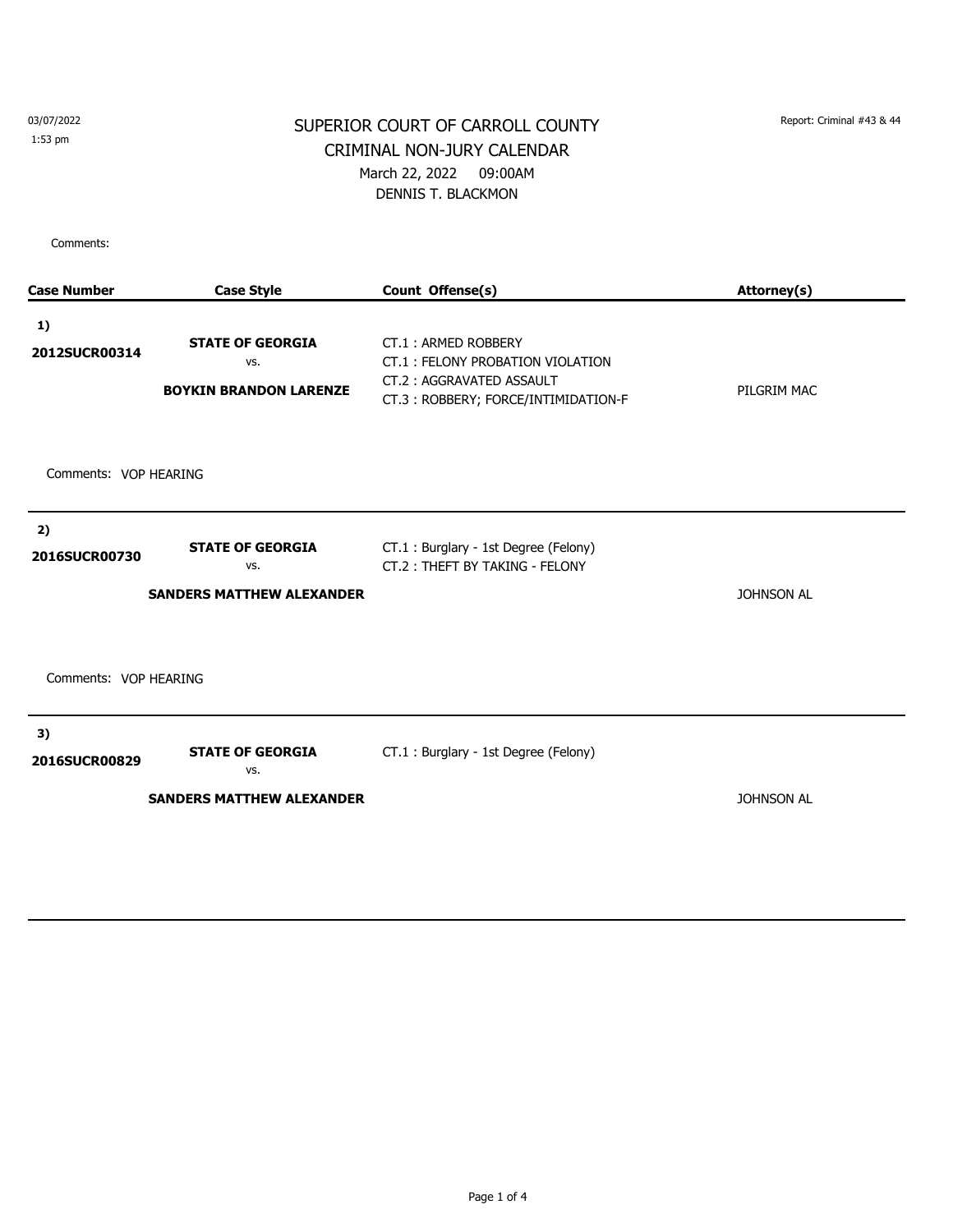03/07/2022

1:53 pm

## SUPERIOR COURT OF CARROLL COUNTY Report: Criminal #43 & 44 CRIMINAL NON-JURY CALENDAR March 22, 2022 09:00AM DENNIS T. BLACKMON

| <b>Case Number</b>  | <b>Case Style</b>                                             | Count Offense(s)                                                                                                                                                                                          | Attorney(s)                            |
|---------------------|---------------------------------------------------------------|-----------------------------------------------------------------------------------------------------------------------------------------------------------------------------------------------------------|----------------------------------------|
| 4)<br>2020SUCR00861 | <b>STATE OF GEORGIA</b><br>VS.<br><b>COLE JARED NATHANIEL</b> | CT.1: POSSESSION OF METHAMPHETAMINE<br>CT.2: POSSESSION OF A SCHEDULE IV<br><b>CONTROLLED SUBSTANCE</b><br>CT.3: TOO FAST FOR CONDITIONS<br>CT.4: FOLLOWING TOO CLOSELY<br>CT.5: FAILURE TO MAINTAIN LANE | STEWART NATHAN<br><b>JONES JASON</b>   |
| 5)<br>2021SUCR00920 | <b>STATE OF GEORGIA</b><br>VS.<br><b>MCGIVNEY MASEN LEE</b>   | CT.1: ROBBERY; FORCE/INTIMIDATION-F<br>CT.2: AGGRAVATED ASSAULT<br>CT.3: AGGRAVATED BATTERY                                                                                                               | STEWART NATHAN<br><b>HERRICK KEVIN</b> |
| 6)<br>2021SUCR01132 | <b>STATE OF GEORGIA</b><br>VS.<br><b>GIPSON MARCUS ELTON</b>  | CT.1: BURGLARY - 1ST DEGREE (FELONY)<br>CT.2: VIOLATION TEMP PROTECTION ORDER                                                                                                                             | PETERKIN ROBERT<br><b>JONES JASON</b>  |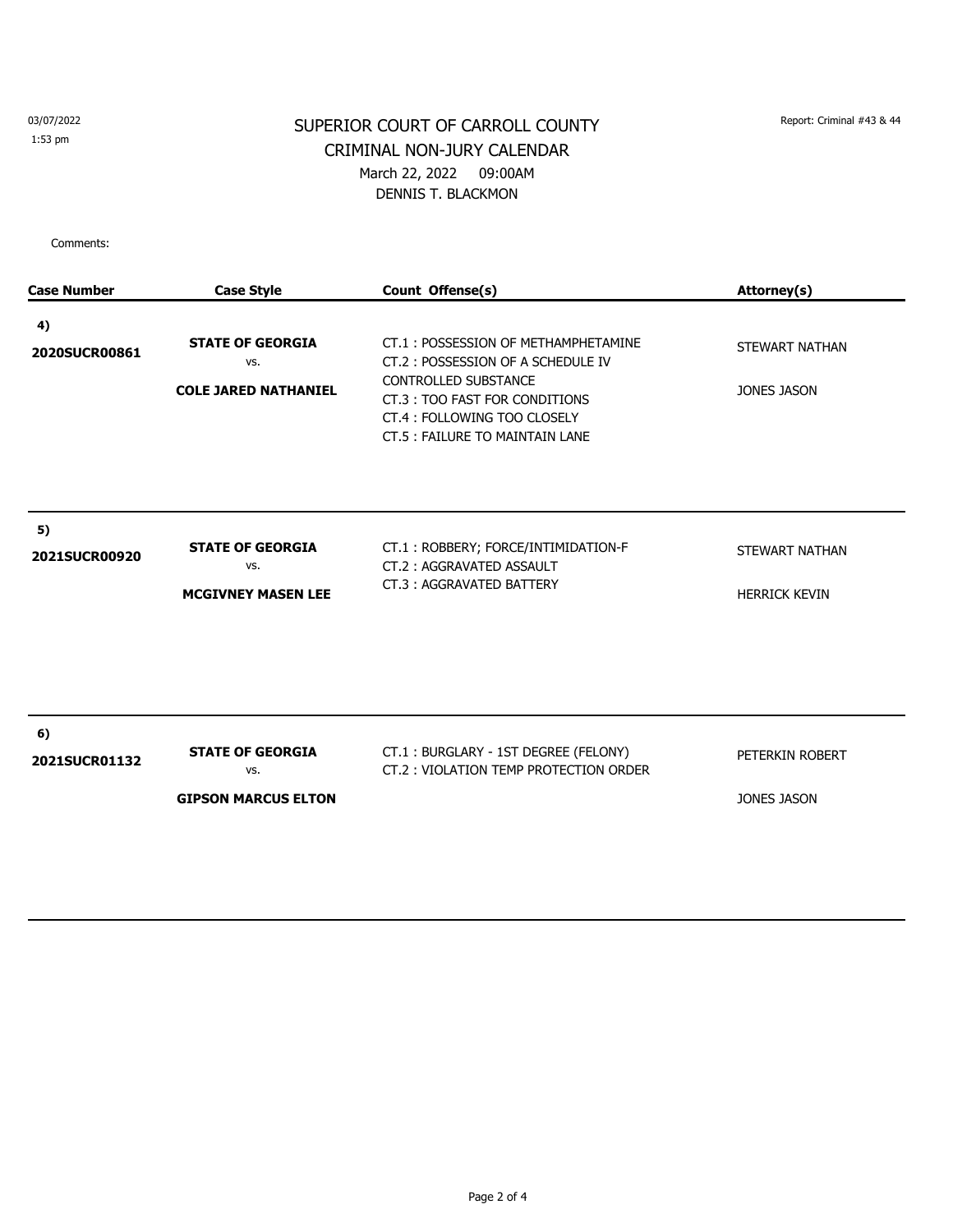03/07/2022 1:53 pm

## SUPERIOR COURT OF CARROLL COUNTY Report: Criminal #43 & 44 CRIMINAL NON-JURY CALENDAR March 22, 2022 09:00AM DENNIS T. BLACKMON

| <b>Case Number</b>  | <b>Case Style</b>                                             | Count Offense(s)                                                                                                                                                                                                                                                                    | Attorney(s)                             |
|---------------------|---------------------------------------------------------------|-------------------------------------------------------------------------------------------------------------------------------------------------------------------------------------------------------------------------------------------------------------------------------------|-----------------------------------------|
| 7)<br>2022SUCR00057 | <b>STATE OF GEORGIA</b><br>VS.<br><b>COLE JARED NATHANIEL</b> | CT.1: POSSESSION OF METHAMPHETAMINE                                                                                                                                                                                                                                                 | <b>JONES JASON</b>                      |
| 8)<br>2022SUCR00073 | <b>STATE OF GEORGIA</b><br>VS.<br><b>KING ASHLEY MELINDA</b>  | CT.1: POSSESSION OF METHAMPHETAMINE                                                                                                                                                                                                                                                 | PETERKIN ROBERT<br><b>HERRICK KEVIN</b> |
| 9)<br>2021SUWA01233 | <b>STATE OF GEORGIA</b><br>VS.<br><b>WILKENS DEMARCUS M</b>   | CT.1: THEFT BY RECEIVING STOLEN PROPERTY-<br><b>FELONY</b><br>CT.2: RECEIPT, POSSESSION OR TRANSFER OF<br>FIREARM BY CONVICTED FELON OR FELONY FIRST<br><b>OFFENDER</b><br>CT.3: FAILURE TO MAINTAIN LANE<br>CT.4: WILLFUL OBSTRUCTION OF LAW<br>ENFORCEMENT OFFICERS - MISDEMEANOR | <b>OLMERT KEITH</b>                     |